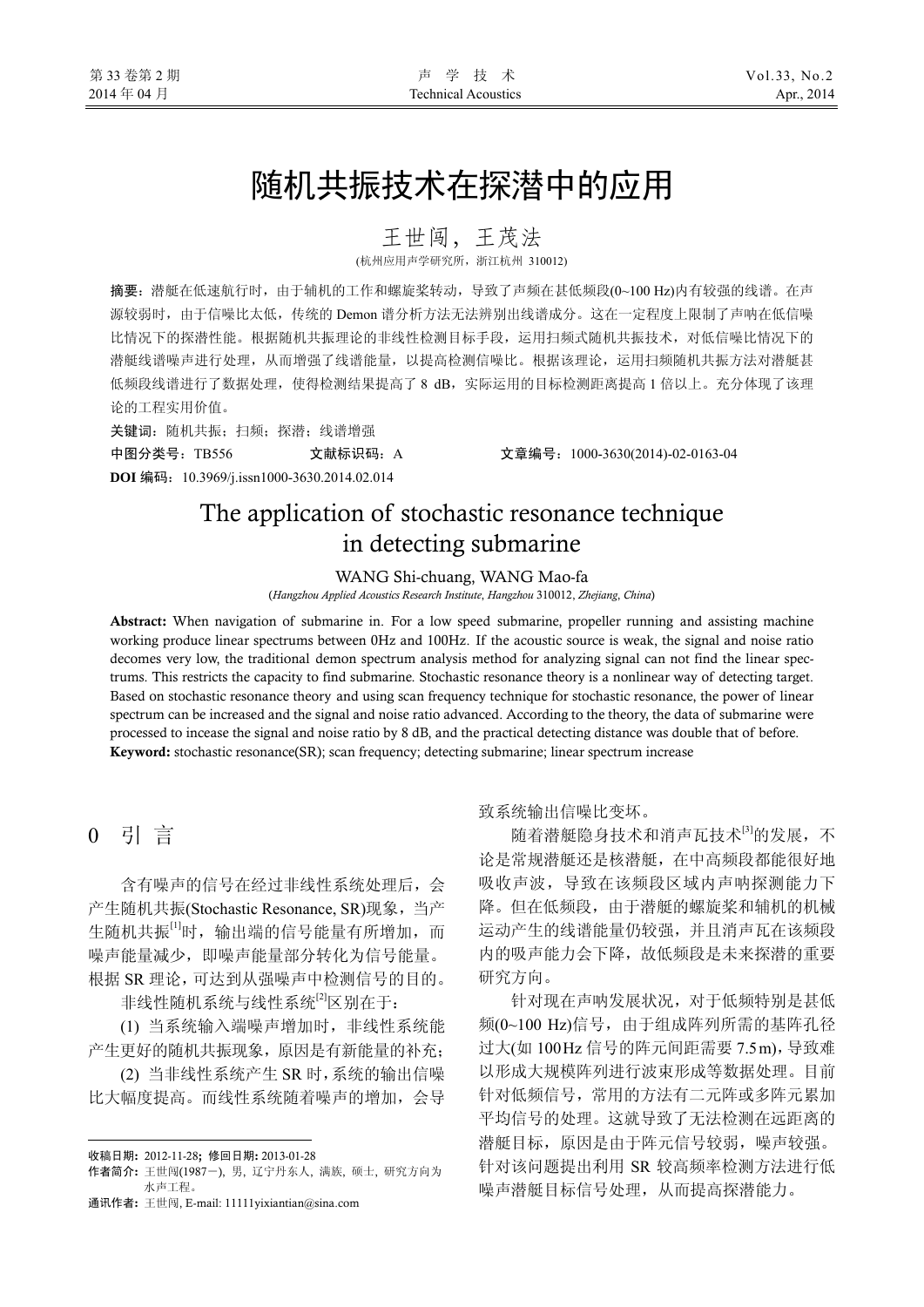## 1 SR 模型及大参数信号检测理论

#### 1.1 SR 理论

SR 所用的模型主要为非线性双稳态系统模型, 通常用下列势函数[4]表示:

$$
U(x) = -\frac{1}{2} \cdot ax^2 + \frac{1}{4\mu^2} \cdot bx^4 - [s(t) + \tau(t)] \cdot x \tag{1}
$$

式(1)中: <sup>μ</sup> 为势阱参数;*a* 和 *b* 为系统参数。在驱 动力为单频正弦信号  $s(t) = A \sin(2\pi f_s t)$  和噪声强度  $\forall$  *D* 的白噪声 $\tau$ (t) 共同作用下, 双稳态系统的动力 方程可表示为朗之万方程:

$$
\frac{\mathrm{d}x}{\mathrm{d}t} = ax - \frac{b}{\mu^2} x^3 + s(t) + \tau(t) \tag{2}
$$

当输入端为零时,系统的两个阱底<sup>[5]</sup>位于  $x=\pm \mu \cdot \sqrt{a/b}$ , 垒高为 Δ $U(x)=(\mu a)^2/4b$ 。当系统仅加 入信号后,系统是非对称双稳态的,当信号幅度  $|A| \geq \sqrt{4/27} \mu = 0.38 \mu$  时, 系统的双稳性质消失。当 *A* <0.38<sup>μ</sup> 时,没有噪声能量,信号不能引起双稳态 系统在不同的稳态之间有确定性的转移。

当系统中加入噪声后<sup>[6]</sup>, 在噪声的作用下, 质 点在两个势阱间来回切换。当 *A*=0 时,切换概率满 足 Kramers 公式:

$$
r_{k} = \frac{\sqrt{2}}{2\pi} e^{\left(-\frac{2\Delta U}{D}\right)} = \frac{\sqrt{2}}{2\pi} e^{\left(-\frac{\mu^{2}}{2D}\right)}
$$
(3)

当噪声增大时,克莱默斯(Kramers)跃迁概率<br />  $^{\text{7}}$ 也逐渐增大,这就导致质点将从一个势阱跃迁至另 一个势阱,致使系统发生随机共振。

该理论适用于当信号的频率较低(0~0.2 Hz)时 的信号检测,对于高频率信号,由于两个势阱之间 的转换频率低于信号高低电平变换频率,导致无法 产生随机共振现象。

### 1.2 大参数信号检测

为了使 SR 方法能够在探测潜艇低频噪声中得 到运用,在此对 SR 方法[8]进行优化。

含噪声的待测周期信号为

$$
x(t) = A\cos(2\pi ft + \varphi) + n(t)
$$
\n(4)

式中:*A* 为信号幅度;*f* 为信号频率;*n t*( ) 为高斯白 噪声。

设扫频载波信号为

 $y(t) = \cos[2\pi (f + f_0)t]$  (5)

则调制信号亦即混频器输出的信号为  $x_{1z}(t) = x(t)y(t) = [A\cos(2\pi ft + \varphi) + n(t)].$ 

$$
\cos[2\pi(f+f_0)t] = \frac{1}{2}A\cos(2\pi f_0 t + \varphi) + \frac{1}{2}A\cos\theta
$$
\n
$$
[2\pi(2f+f_0)t + \varphi] + n(t)\cos[2\pi(f+f_0)t]
$$
\n(6)

$$
\vec{x}(6) \hat{j} \vec{y} \vec{y} \vec{y} \vec{y}, \quad\n -\frac{2\pi}{3} \hat{j} \vec{y} \vec{y} \vec{y} \vec{y}.
$$
\n
$$
x_1(t) = \frac{1}{2} A \cos(2\pi f_0 t + \varphi) + \frac{1}{2} A \cos[2\pi (2f + f_0) t + \varphi] \quad (7)
$$

$$
\mathcal{H} = \mathcal{H} \, \mathcal{H} \, \mathcal{H}.
$$
\n
$$
x_2(t) = n(t) \cos[2\pi(f + f_0)t]
$$
\n(8)

$$
x_2(t) \noplus \noplus \noplus \noplus \noplus \noplus \noplus \noplus \noplus
$$

$$
\langle x_2(t)x_2(t+\tau)\rangle =
$$
  
\n
$$
\frac{1}{2} \langle n(t)n(t+\tau)\rangle \cos[2\pi (f+f_0)t] =
$$
  
\n
$$
D\delta(\tau) \cos[2\pi (f+f_0)t]
$$
 (9)

<sup>2</sup> *x* ( )*t* 的功率谱为其自相关函数的傅里叶变换, 即

$$
S_2(\omega) = \int_{-\infty}^{+\infty} D\delta(\tau) \cos[2\pi (f + f_0)t] e^{-j\omega \tau} d\tau = D \qquad (10)
$$

由式(10)可知,调制后的噪声仍是高斯白噪声。 由式(7)可知,经过调制后的信号的频率成分变 为一个为原始信号的频率与扫频载波信号的差值, 另一个为其和值。如果扫频载波信号的频率与原始 信号频率差值非常小,就可以得到小参数的输入信 号,然后经过滤波器,将其高频率信号滤除,就可 以满足小参数条件。将该小参数信号通过非线性双 稳态系统,输出便能产生随机共振。具体实现过程 如图 1 所示。



Fig.1 Diagram of sweeping SR process

## 2 潜艇低频噪声检测

#### 2.1 潜艇低频噪声特性

潜艇的主要噪声,可分为推进系统噪声、螺旋 桨噪声、辅机噪声和水动力噪声,这些噪声在潜艇 的不同航行状态下,对辐射噪声有不同的影响。辐 射噪声谱包含宽带连续谱分量和窄带线谱分量,各 种谱分量,根据其噪声源,可以是航速、深度、或 与舰船操作有关的其他因素的函数。

线谱部分与推进系统、螺旋桨及辅机有关。辅 机产生的线谱分量一般相当稳定,与舰船航速无 关,这种线谱的带宽一般与频率成正比,其带宽的 范围是中心频率的 0.03%~0.3%。对于推进系统和 螺旋桨产生的线谱,其幅度与频率随舰船的速度而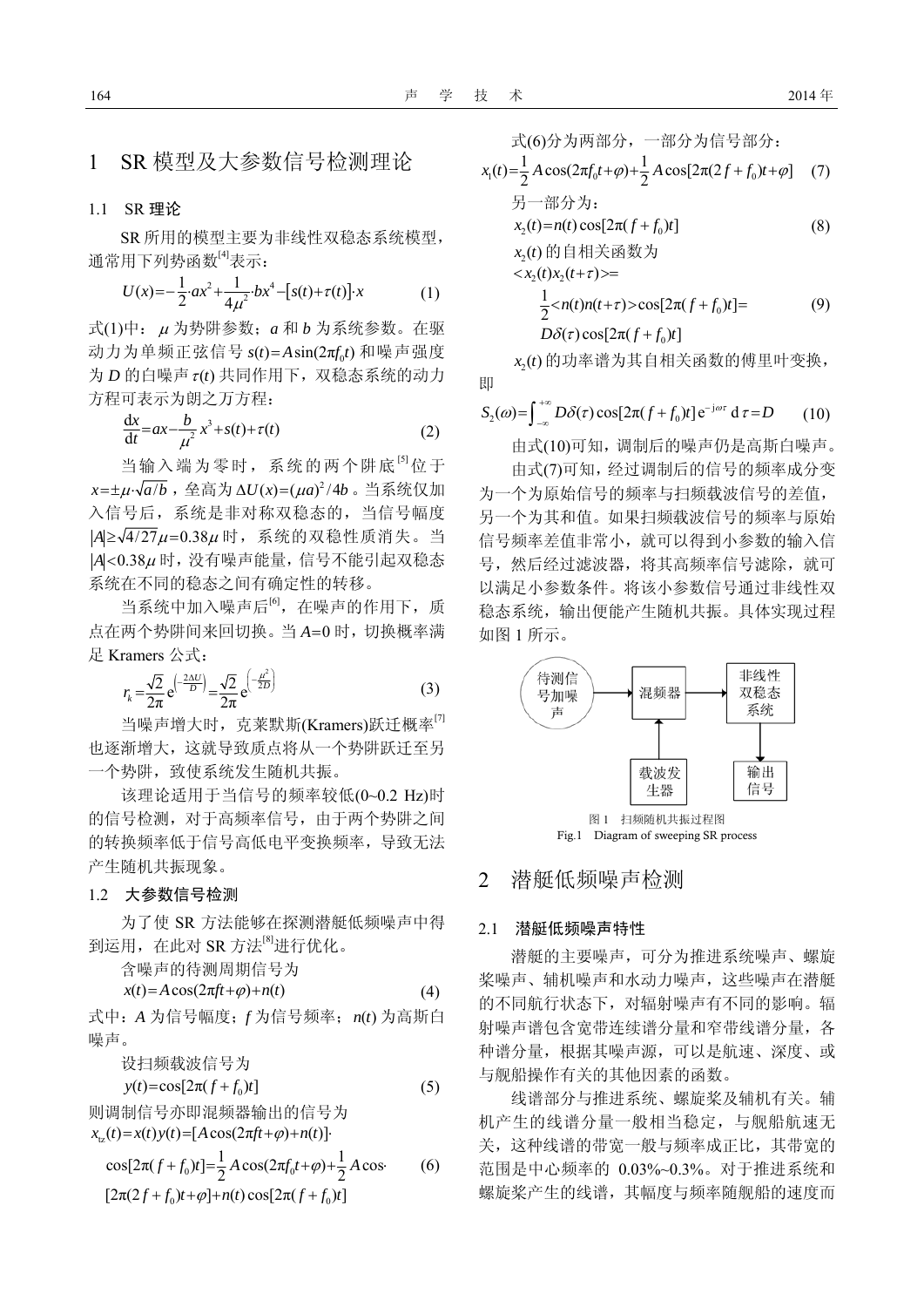变化,这些线谱的带宽一般比辅机线谱要宽,而且 是有周期变化的频率分量。螺旋桨未发生空泡时, 舰船噪声的线谱能量较强,当舰船航速增加而产生 空泡时,宽带噪声的强度会掩盖某些频率分量,与 推进系统有关的线谱会向高频移动,幅度会增加, 但辅机线谱保持不变。在低频段(0~100 Hz)内, 潜 艇的线谱成分包含了非常重要的潜艇特性信息,所 以对该频段内的噪声线谱检测能力是一部声呐设 备性能优劣的一个重要参数。

#### 2.2 潜艇低频线谱 SR 检测

根据潜艇的噪声特性和第 1 节中所论述的 SR 理论,进行潜艇噪声低频线谱的检测。

首先根据采样率设定扫频信号的频率变化步  $K \Delta f$ , 通常设为 Δ*f* = 0.1Hz, 扫频范围 20 Hz≤  $f \leq 100 \text{ Hz}$ .

其次,将潜艇噪声的采样数据与扫频的单频信 号进行调制, 通过低通滤波器, 将 100 Hz 以上的信 号能量滤除。

再次,将所得的结果代入双稳态系统,并解得 结果。

最后,根据所得到的结果进行频谱分析,从而 获得该频谱信息。

经过以上四步,可以得到 SR 检测结果。

#### 2.3 系统计算

将经过滤波后的信号代入双稳态系统时,由于 该系统为非线性常微分方程,没有确定的数学算式 解。对此问题提出运用四阶龙格—库塔迭代法进行 求解,具体过程如下:

设输出端的初值 y = y<sub>0</sub>, 系统方程式为

$$
f(x, y)=ay-by3 + x
$$
 (11)

式(11)中:*a*、*b* 为系统参数;*x* 为水听器所接收到 的潜艇低频噪声;*y* 为所要求得的方程解。根据四 阶龙格—库塔法,设定迭代步长 *h*,然后通过式 (12)~(16)进行迭代计算:

$$
y_{n+1} = y_n + \frac{h}{6}(K_1 + K_2 + K_3 + K_4)
$$
 (12)

$$
K_1 = f(x_n, y_n) \tag{13}
$$

$$
K_2 = f(x_n + \frac{1}{2}h, y_n + \frac{1}{2}hK_1)
$$
 (14)

$$
K_3 = f(x_n + \frac{1}{2}h, y_n + \frac{1}{2}hK_2)
$$
 (15)

$$
K_4 = f(x_n + h, y_n + hK_3) \tag{16}
$$

经过式(12)~(16)的迭代计算后,可得到经过 SR 之后的数据结果,然后通过频谱分析从而得到潜艇 的稳定谱线信息。

## 3 仿真实验分析

根据前两节的理论,进行仿真实验分析。为了 与实际情况相吻合,同时证明该理论的鲁棒性,这 里设潜艇在 0~100 Hz 内包含拖尾噪声和单频谱线, 其中单频谱线的频率  $f = 40$  Hz; 幅度  $A = 0.3$ ; 拖尾 噪声的方差为 *D*=10,均值为 0,并且幅值 | A<sub>n</sub> ≥ 3 的 概率密度 F(A<sub>n</sub> ≥3或A<sub>n</sub> ≤−3)=0.2, 扫频频率为 tz *f* =39.9 Hz ,扫频信号幅度 tz *A* =2 。则经过调制后 的信号如图 2 所示。



将输入潜艇噪声通过 SR 系统,该系统参数设 定为 a=1, b=1, μ=1, 并且初值设为 y<sub>0</sub>=1。则经 过该非线性双稳态系统后的信号如图 3 所示。



由图 2 和图 3 可以看到, 没经过 SR 的信号处 于一种杂乱无章的随机状态,经过 SR 后的信号则 表现在某个低频点有序的上下跃变。

对所得到的输入信号和输出信号进行频谱和 功率谱分析,结果分别如图 4~7 所示。

由图 4、图 5 可以看出,经过调制后的输入端 信号,频率由原来的 40 Hz 转移到 0.1 Hz。所以信 号的能量主要集中在 0.1 Hz 处。图 4 中 0.1 Hz 的信 号能量比周围噪声幅度高 2 dB 左右,而在图 5 中 0.1 Hz 的信号能量比周围噪声幅度高 10 dB。这表 明,经过 SR 后潜艇噪声中的线谱幅度获得了明显 增加,比没有 SR 的信号幅度高 8 dB。

由图 6、图 7 可以看出, 在 0.1 Hz 处的信号能 量明显不同,经过 SR 系统之后的信号能量要比没